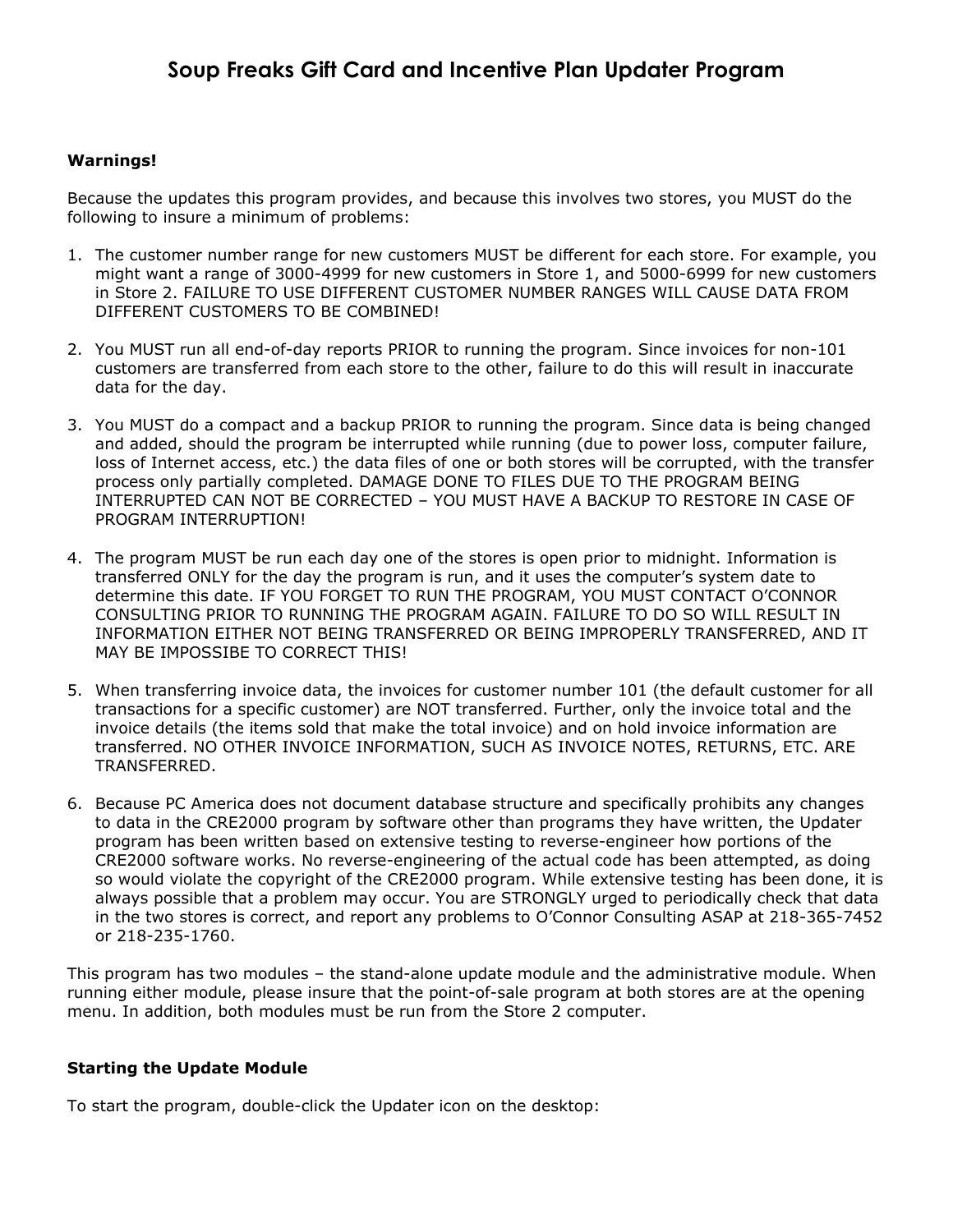

The following screen will appear:

| <b>88 Update Soup Freaks Data</b>                                                                                                                                                          |               |
|--------------------------------------------------------------------------------------------------------------------------------------------------------------------------------------------|---------------|
| This option updates a variety<br>of information in the Point of<br>Sale programs in both stores.<br>Please make sure the Point of<br>Sale programs are at the<br>opening screen when using | Undate        |
| this option.                                                                                                                                                                               | <b>Cancel</b> |

To exit the program without making any changes, click the **Cancel** button. This will exit the program, doing a compact and repair prior to exiting. To update, click the **Update** button. An hourglass will appear, and when the update has been completed, the program will automatically exit, doing a compact and repair prior to exiting.

NOTE: This option may take several minutes to run due to the amount of data being updated and changed.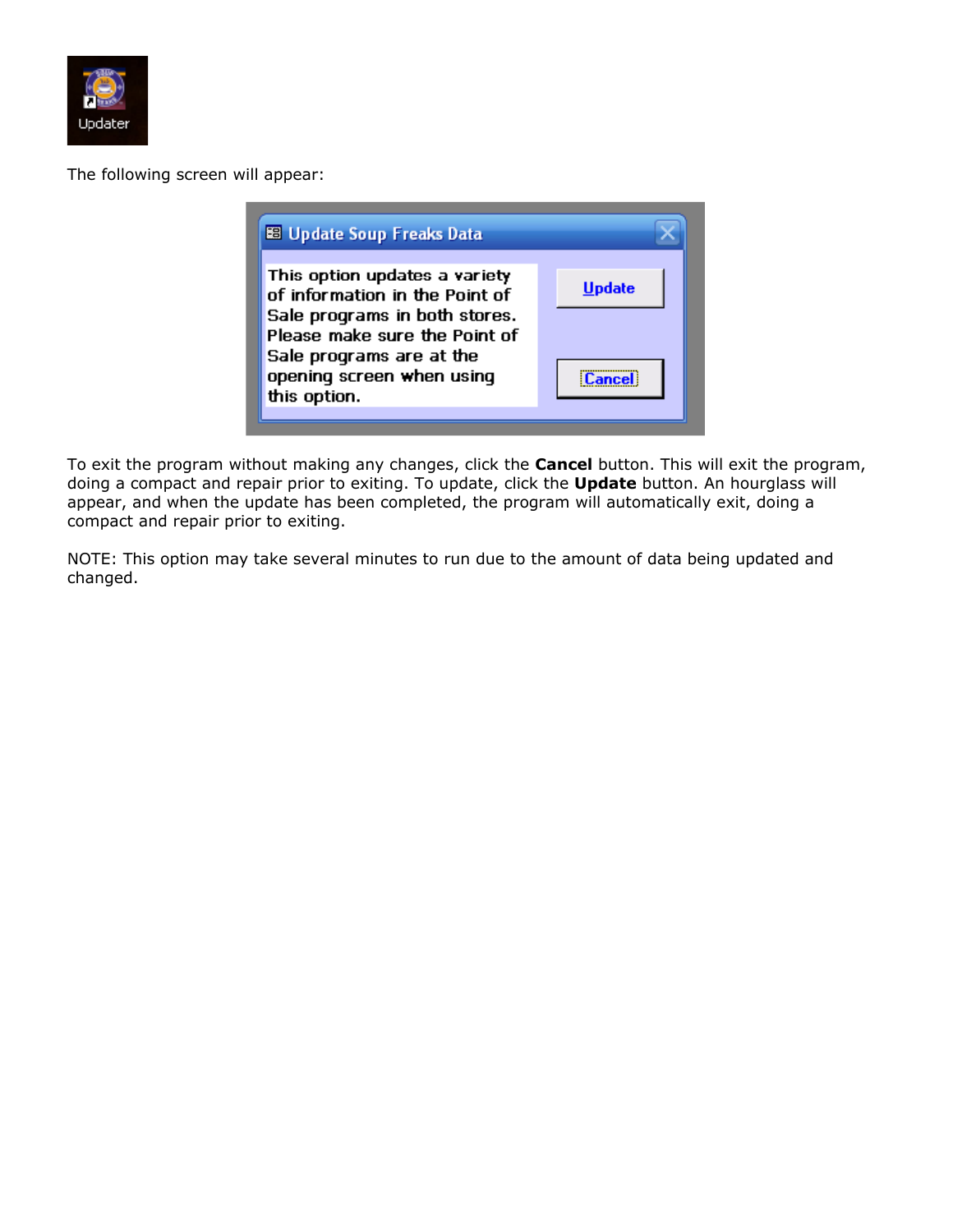## **Starting the Administrative Module**

The administrative module does not have a shortcut to it on the desktop, although you can add one if you'd like. This has been done so the program can not be accidentally run. To start the module, move to the Updater folder, then double-click on the UpdaterAdmin.mdb file. The Welcome screen will appear.



Press any key, or click on the screen to go to the Select User screen.

| <b>BB</b> frmSelectUser: Form |          |
|-------------------------------|----------|
| <b>Select User</b>            | Continue |
| User:<br>Password:            | Quit     |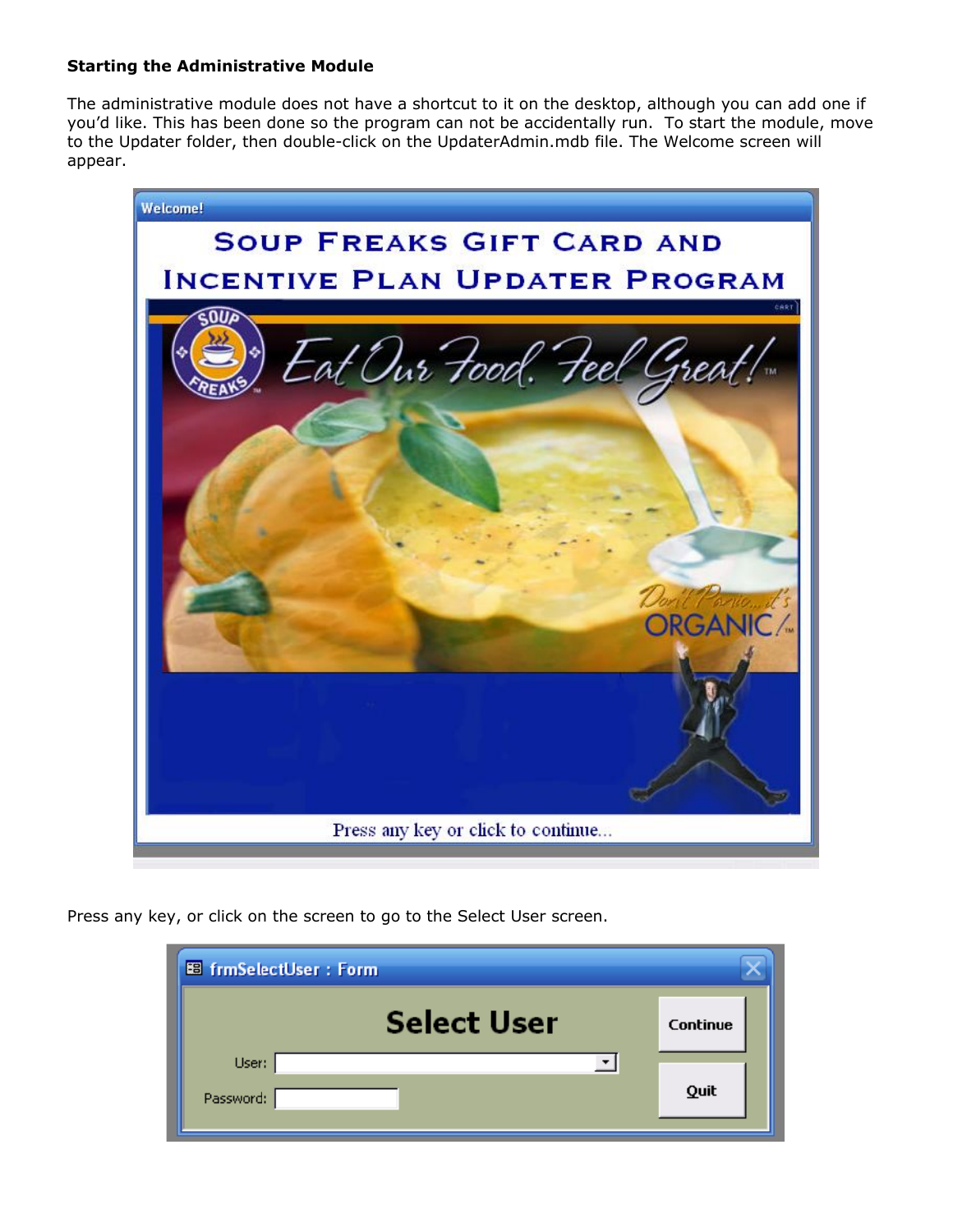Click on the down-arrow bar to list the available users. As of this time, there is only one user and you can not add additional users.

| <b>88 frmSelectUser: Form,</b>                 |          |
|------------------------------------------------|----------|
| <b>Select User</b>                             | Continue |
| User:<br>Shirley Rafieetary<br>SR<br>Password: | Quit     |

The **Quit** option will exit the program, doing a compact and repair prior to exiting.

Choose the one user by clicking on them. The user name will be filled in. Now move to the **Password** filed, and enter the password. The default password is Shirley. Note that passwords are case sensitive. Once the password has been typed-in, click the **Continue** button to go to the **Main Menu**.

| <b>88 Main Menu</b>              |
|----------------------------------|
| <b>MAIN MENU</b>                 |
| <b>Update Gift Certificates</b>  |
| <b>Update Incentives</b>         |
| <b>Identify Store 1 Location</b> |
| <b>Change Password</b>           |
| Exit                             |

#### **Program Options**

The **Exit** option will exit the program, doing a compact and repair prior to exiting.

The two options prior to **Exit** are utility functions, and will not normally need to be run once the program is functioning properly. We'll examine them next.

#### **Identify Store 1 Location**

The first time you run the program, you **MUST** use the Identify Store 1 Location option to let the program know where the data file for the Store 1 point-of-sale database is. This identification is necessary for both the stand-alone update module and the administrative module. When you click on this option, the following screen will appear: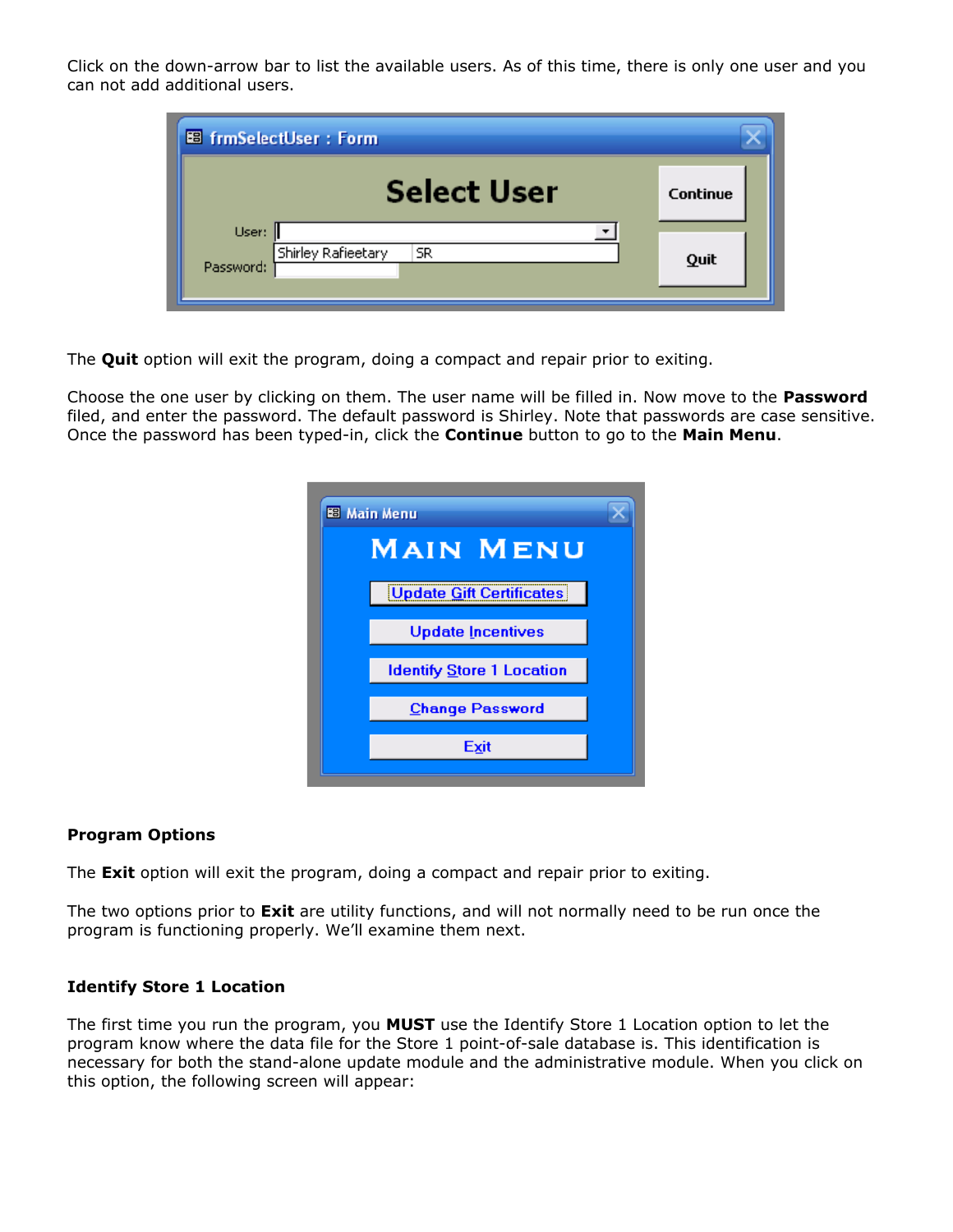|   | <b>BB</b> Identify Store 1 Location  |                    |                                                                                                 |  |        |               |              |
|---|--------------------------------------|--------------------|-------------------------------------------------------------------------------------------------|--|--------|---------------|--------------|
| ▶ | ID                                   |                    |                                                                                                 |  |        |               |              |
|   | <b>Name</b>                          |                    | $pre2000$ .mdb                                                                                  |  |        |               |              |
|   | <b>Description</b>                   |                    | Store 2 CRE2004 Database                                                                        |  |        |               |              |
|   | Default Temp DB?                     |                    |                                                                                                 |  |        |               |              |
|   | <b>Connect String</b>                |                    |                                                                                                 |  |        |               |              |
|   |                                      | <b>First Part</b>  |                                                                                                 |  |        |               |              |
|   | :DATABASE=<br>$\vert \cdot \vert$    |                    |                                                                                                 |  |        |               |              |
|   | <b>Path and Filename/Parameters</b>  |                    |                                                                                                 |  |        |               |              |
|   | \\Cbo1\cre2000\cre2000.mdb<br>ᆀ┈     |                    |                                                                                                 |  |        |               |              |
|   |                                      | <b>Full String</b> |                                                                                                 |  |        |               |              |
|   | :DATABASE=\\Cbo1\cre2000\cre2000.mdb |                    |                                                                                                 |  |        |               |              |
|   |                                      |                    |                                                                                                 |  |        |               |              |
|   |                                      |                    |                                                                                                 |  | Tables | Refresh Links | <b>Close</b> |
|   |                                      |                    |                                                                                                 |  |        |               |              |
|   | Record: 14                           |                    | $\blacktriangleright$   $\blacktriangleright$   $\blacktriangleright$ $\mathcal{H}$   of 1<br>1 |  |        |               |              |

To change the location, click the button. Next to the **Path and Filename/Parameters** field. After a few seconds, you'll see the error message

|              | First Part<br>Please select the 'cre2000.mdb' file                                                        |
|--------------|-----------------------------------------------------------------------------------------------------------|
|              | \\Cbo1\cre2000 is not accessible. You might not have permission to use this network resource. Contact the |
|              | administrator of this server to find out if you have access permissions.                                  |
|              | The network path was not found.                                                                           |
|              | ОΚ                                                                                                        |
| Docord: 14 L |                                                                                                           |

This is because the option is set for a computer on my network. Click OK. After a few seconds, the following selection screen will appear: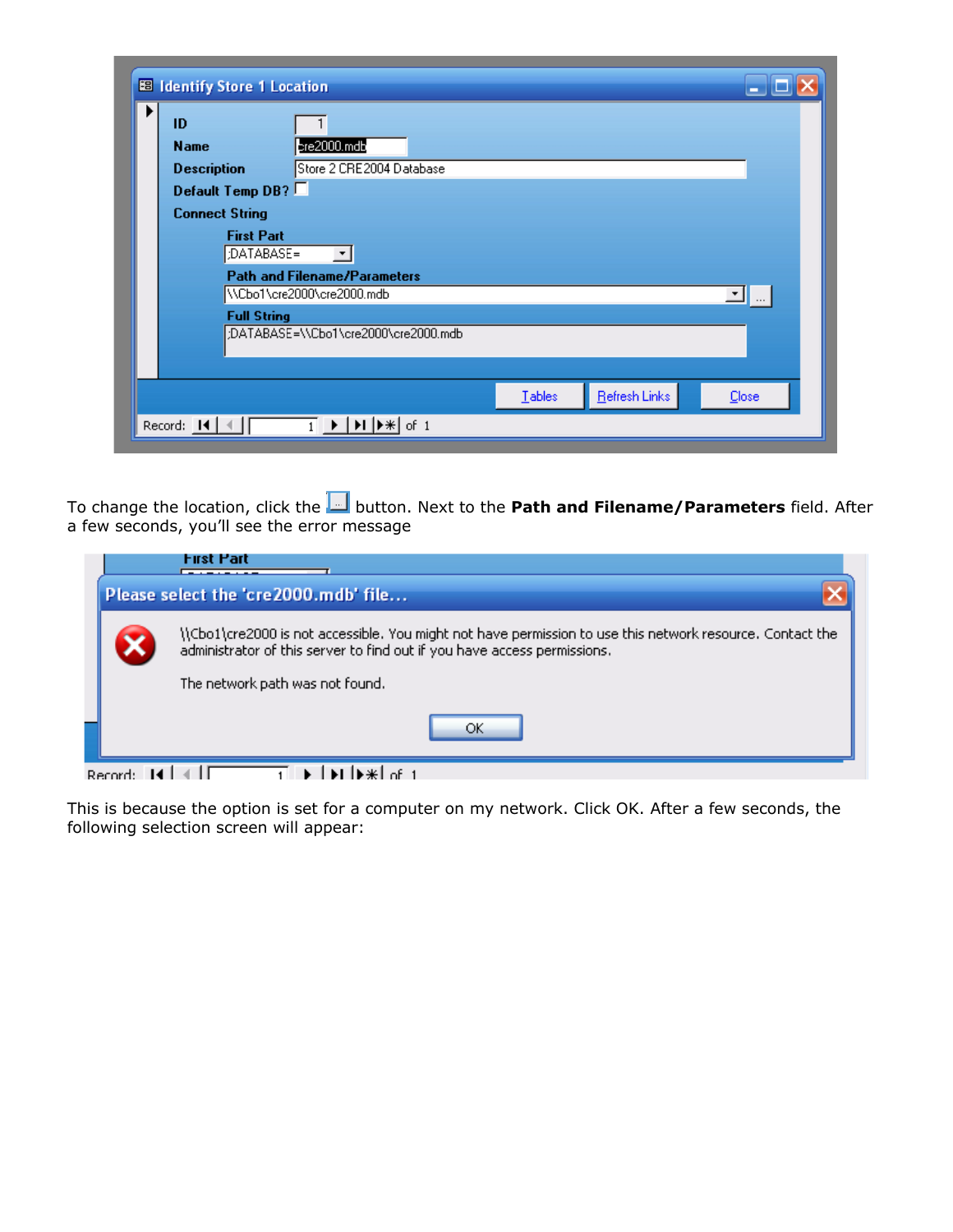|                                      |                                                                                        | Soup Freaks Gift Card and Incentive Plan Updater Program |            |                |
|--------------------------------------|----------------------------------------------------------------------------------------|----------------------------------------------------------|------------|----------------|
| Please select the 'cre2000.mdb' file |                                                                                        |                                                          |            |                |
| Look in:                             | <b>Desktop</b>                                                                         |                                                          | of El<br>m |                |
| My Recent<br>Documents<br>Desktop    | My Documents<br>My Computer<br>My Network Places<br>ed]cre2000.mdb<br><b>D</b> Updater |                                                          |            |                |
| My Documents                         |                                                                                        |                                                          |            |                |
| My Computer                          |                                                                                        |                                                          |            |                |
| My Network<br>Places                 | File name:<br>Files of type:                                                           | Access Databases (".mdb)                                 | ▼          | Open<br>Cancel |
|                                      |                                                                                        |                                                          |            | Table          |

Navigate to the location where the Store 1 point-of-sale database is. Here's an example from my network:

|                                                                              | Soup Freaks Gift Card and Incentive Plan Updater Program                                                                                                                                                                                                                                                                         |       |                |
|------------------------------------------------------------------------------|----------------------------------------------------------------------------------------------------------------------------------------------------------------------------------------------------------------------------------------------------------------------------------------------------------------------------------|-------|----------------|
|                                                                              | Please select the 'cre2000.mdb' file                                                                                                                                                                                                                                                                                             |       |                |
| Look in:<br>My Recent<br>Documents<br>Desktop<br>My Documents<br>My Computer | cre2000 on Cbo1<br>My Recent Documents<br>Desktop<br>My Documents<br>My Computer<br><b>D</b> Local Disk (C:)<br>Backup (D:)<br>DVD Drive (E:)<br>DVD-RW Drive (F:)<br><b>Shared Documents</b><br>My Documents<br>My Network Places<br><b>Entire Network</b><br>Microsoft Windows Network<br>Workgroup<br>Cbo1<br>cre2000 on Cbo1 | ←自び囲・ |                |
| My Network<br>Places                                                         | File name:<br>Files of type:<br>Access Databases (".mdb)                                                                                                                                                                                                                                                                         |       | Open<br>Cancel |

First I navigate to the computer named Cbo1 and the shared folder cre2000. Next, I click on the cre2000 folder.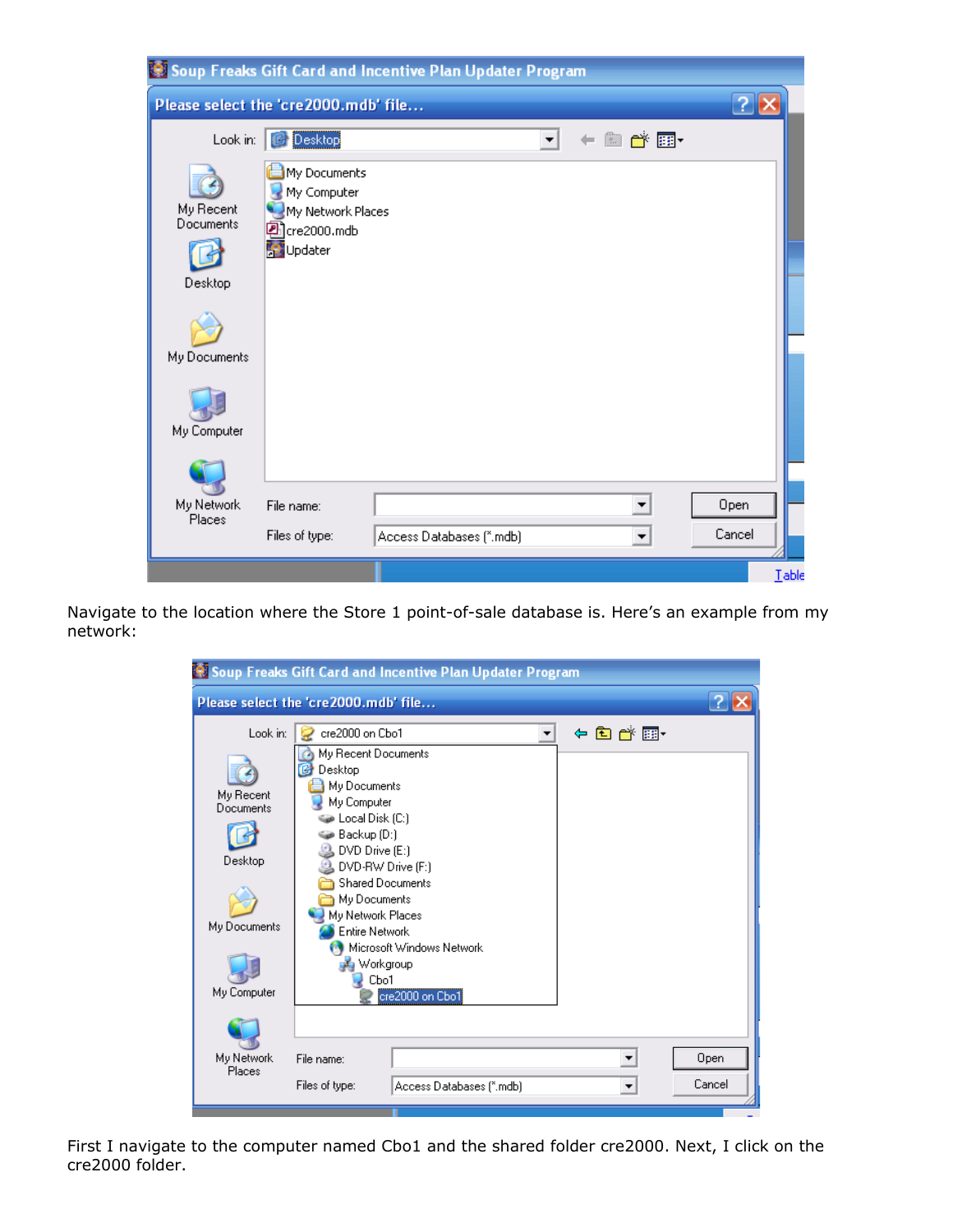|                                                                  |                                                                                     | Soup Freaks Gift Card and Incentive Plan Updater Program |                      |                      |        |
|------------------------------------------------------------------|-------------------------------------------------------------------------------------|----------------------------------------------------------|----------------------|----------------------|--------|
|                                                                  | Please select the 'cre2000.mdb' file                                                |                                                          |                      |                      |        |
| Look in:                                                         | cre2000 on Cbo1                                                                     |                                                          | $\blacktriangledown$ | ←自合画・                |        |
| My Recent<br>Documents<br>Desktop<br>My Documents<br>My Computer | DataSamples<br>Pictures<br>Copy of cre2000.mdb<br>Р<br>2]cre2000.mdb<br>Palminy.mdb |                                                          |                      |                      |        |
| My Network<br>Places                                             | File name:                                                                          |                                                          |                      |                      | Open   |
|                                                                  | Files of type:                                                                      | Access Databases (".mdb)                                 |                      | $\blacktriangledown$ | Cancel |

Finally, I double-click on the cre2000.mdb file (NOTE: if you don't have the option selected to view known extensions, you may not see the .mdb portion of the file name). You will be returned to the **Identify Store 1 Location** screen.

| ID                                                                      |                          |  |  |  |  |
|-------------------------------------------------------------------------|--------------------------|--|--|--|--|
| <b>Name</b>                                                             | $pre2000$ .mdb           |  |  |  |  |
| <b>Description</b>                                                      | Store 2 CRE2004 Database |  |  |  |  |
| Default Temp DB?                                                        |                          |  |  |  |  |
| <b>Connect String</b>                                                   |                          |  |  |  |  |
| <b>First Part</b><br>:DATABASE=<br>$\vert \cdot \vert$                  |                          |  |  |  |  |
| <b>Path and Filename/Parameters</b><br>\\Cbo1\cre2000\cre2000.mdb<br>ᆀᇞ |                          |  |  |  |  |
| <b>Full String</b><br>:DATABASE=\\Cbo1\cre2000\cre2000.mdb              |                          |  |  |  |  |
|                                                                         |                          |  |  |  |  |

Click the **Refresh Links** button. An hourglass will appear, and when the links have been refreshed, you'll see the following message: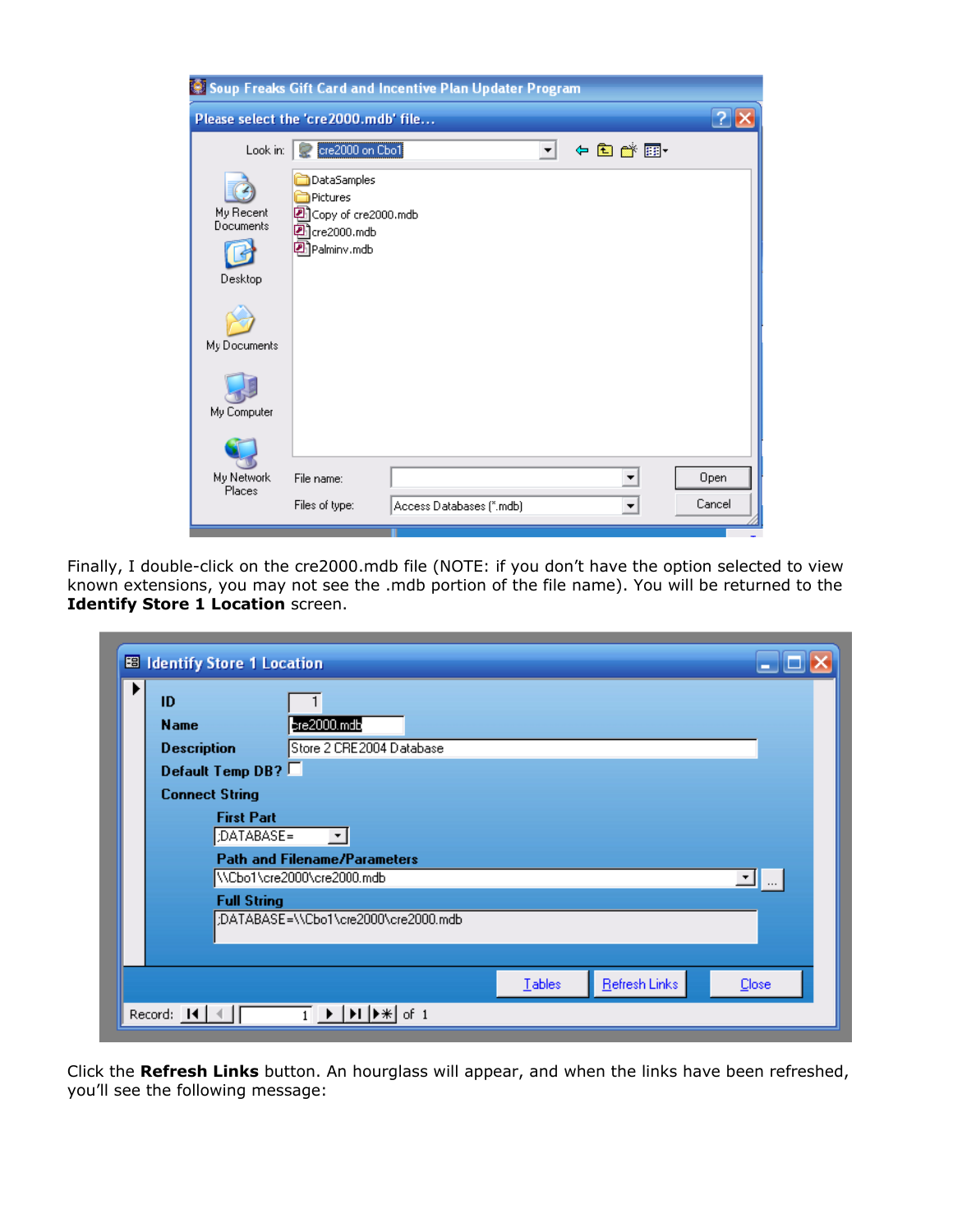| Par  | 00m Microsoft Access                |  |
|------|-------------------------------------|--|
| xe20 | Table links refreshed successfully. |  |
|      | ОK                                  |  |
|      |                                     |  |

Click **OK**, then click the **Close** button. You will be returned to the **Main Menu**.

## **Change Password**

When you click on this option, the following screen will appear:

| <b>User Name/Password</b>                                          |                          |
|--------------------------------------------------------------------|--------------------------|
| User Name: Shirley Rafieetary<br>Initials: SR<br>Password: Shirley | Save Changes and<br>Exit |

At this time, the program only allows one user name and password. Simply make the changes you wish to the three fields, then click the **Save Changes and Exit** button. You will be returned to the **Main Menu**. Please note that passwords are case-sensitive.

## **Update Gift Certificates**

When you click on this option, the following screen will appear:

| <b>EB Update Gift Certificates</b>                                                                                                                                                            |                                   |  |  |  |
|-----------------------------------------------------------------------------------------------------------------------------------------------------------------------------------------------|-----------------------------------|--|--|--|
| This option updates the Gift<br>Certifcate balances in both Point<br>of Sale programs. Please make<br>sure the Point of Sale programs<br>are at the opening screen when<br>using this option. | <b>Update</b><br><b>Main Menu</b> |  |  |  |

The screen will warn you to be at the opening screen of the point-of-sale programs before running the option. To update, click the **Update** button. An hourglass will appear, and when the update has been completed, you'll see the following message: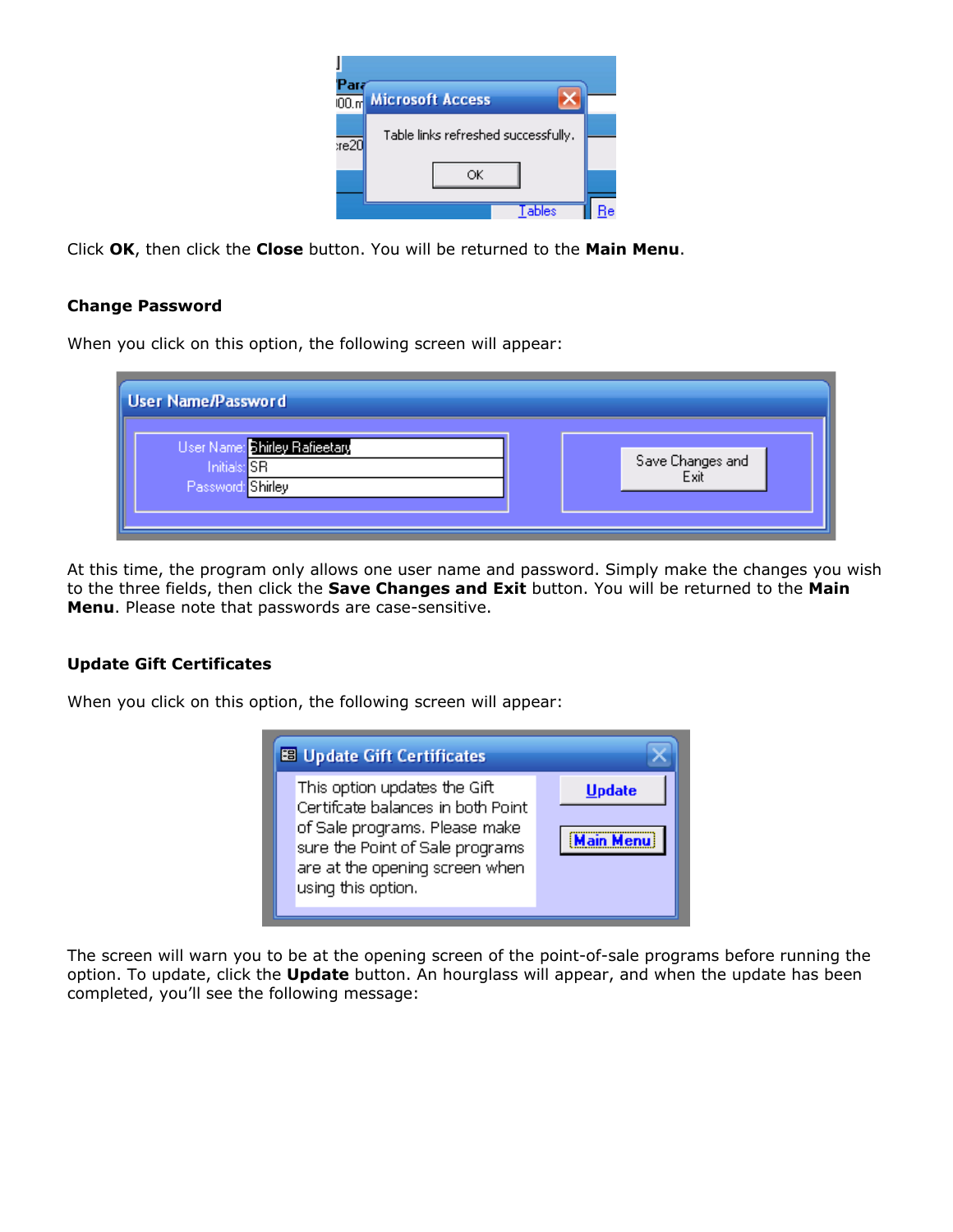

Click **OK**. You will be returned to the **Main Menu**.

# **Update Gift Certificates**

When you click on this option, the following screen will appear:

| <b>BB</b> Update Incentives                                       |                  |
|-------------------------------------------------------------------|------------------|
| This option updates the<br>Incentive Point balances and           | <b>Update</b>    |
| transfer invoice and accounts<br>recievable information in both   | <b>Main Menu</b> |
| Point of Sale programs. Note<br>that invoice information for      |                  |
| transaction's that occurred on                                    |                  |
| the date when this option is run<br>will be updated. Please make  |                  |
| sure the Point of Sale programs<br>are at the opening screen when |                  |
| using this option.                                                |                  |

The screen will warn you to be at the opening screen of the point-of-sale programs before running the option. To update, click the **Update** button. An hourglass will appear, and when the update has been completed, you'll see the following message:

|                                                                      | <b>EB</b> Update Incentives                                                                                                     |                  |  |  |  |
|----------------------------------------------------------------------|---------------------------------------------------------------------------------------------------------------------------------|------------------|--|--|--|
|                                                                      | This option updates the<br>Incentive Point balances and                                                                         | Update           |  |  |  |
|                                                                      | transfer invoice and accounts<br>recievable information in both<br>Point of Sale programs. Note<br>that invoice information for | <b>Main Menu</b> |  |  |  |
|                                                                      | transaction's that occurred on                                                                                                  |                  |  |  |  |
| <b>Microsoft Access</b>                                              |                                                                                                                                 |                  |  |  |  |
| Customer incentive points and invoice information have been updated. |                                                                                                                                 |                  |  |  |  |
| ОK                                                                   |                                                                                                                                 |                  |  |  |  |